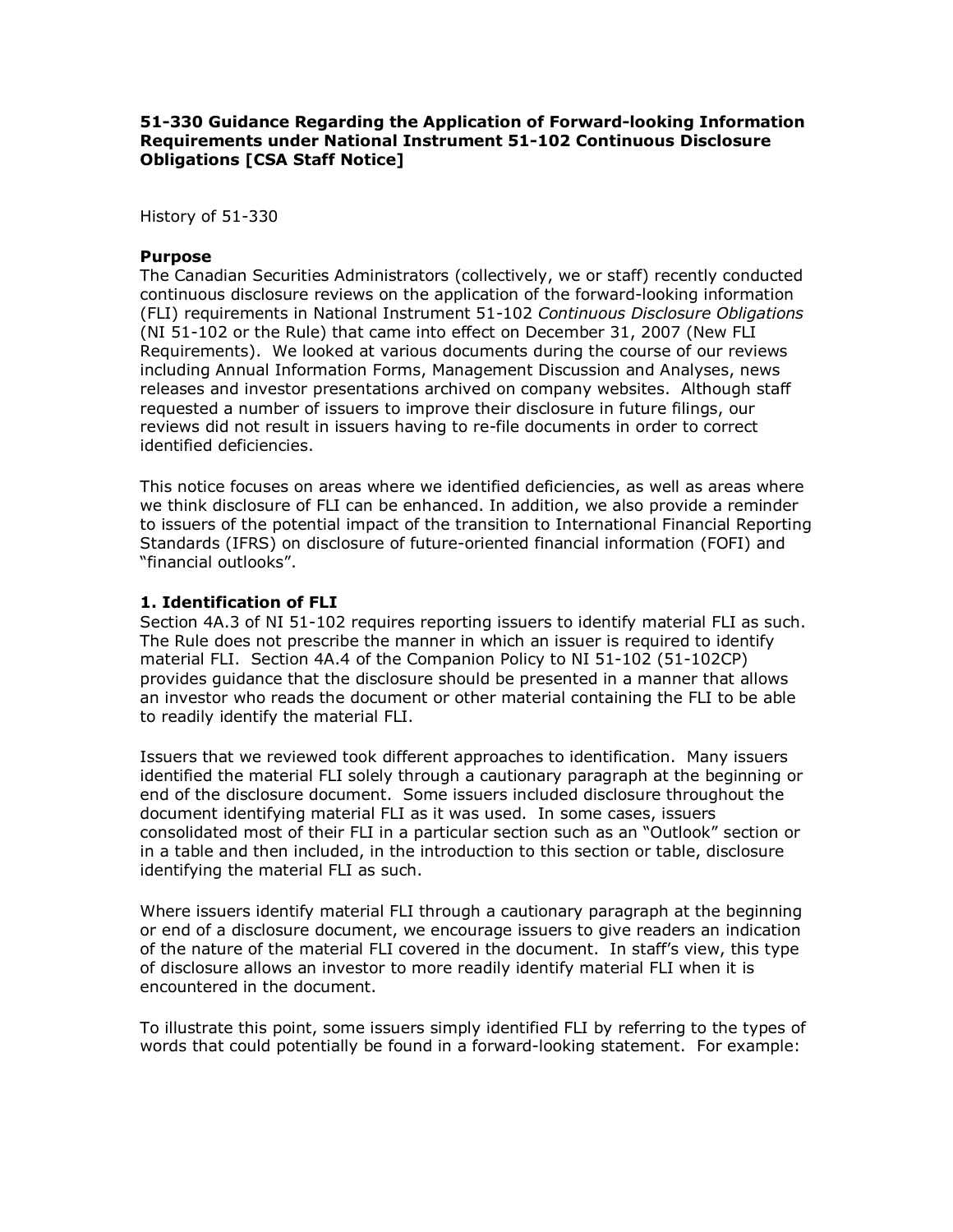This document may contain forward-looking statements. Forward-looking statements are often, but not always, identified by words such as "believes", "may", "likely", "plans" or similar words.

Other issuers identified FLI as, essentially, any disclosure relating to the future. For example:

All statements, other than statements of historical fact, that address activities, events, or developments that Company X expects or anticipates will or may occur in the future are forward-looking statements.

In staff's view, disclosure such as that identified in the above two examples generally would not enable a reader to readily identify material FLI included in the document or other disclosure, if the disclosure does not also include additional more specific information identifying the material FLI.

In contrast, the following is an example of a more effective method of identifying material FLI in that it identifies the nature of the material FLI included in the document:

Forward-looking statements included or incorporated by reference in this document include statements with respect to:

• the Company's acquisition strategy, including acquisition criteria and acquisition benefits;

• the Company's goal to sustain or grow production and reserves through prudent management and acquisitions;

• expectations regarding the ability to raise capital and continually add to reserves through acquisition and development;

 $\bullet$  …

In other circumstances, issuers stated that FLI was included in a particular disclosure document when in fact no FLI was included. We encourage issuers to avoid including statements that a document contains FLI when to the issuer's knowledge that is not the case.

## 2. Disclosure regarding material risk factors and material factors or assumptions

## a) Identification of material risk factors and material factors or assumptions

Section 4A.3 of NI 51-102 requires reporting issuers that disclose material FLI to include disclosure that identifies material risk factors that could cause actual results to differ materially from the FLI. The disclosure must also include material factors or assumptions used to develop material FLI. Section 4A.4 of 51-102CP provides guidance that this disclosure should allow an investor who reads the document or other material containing the FLI to be able to readily inform himself or herself of the material assumptions underlying the FLI and the material risk factors associated with it.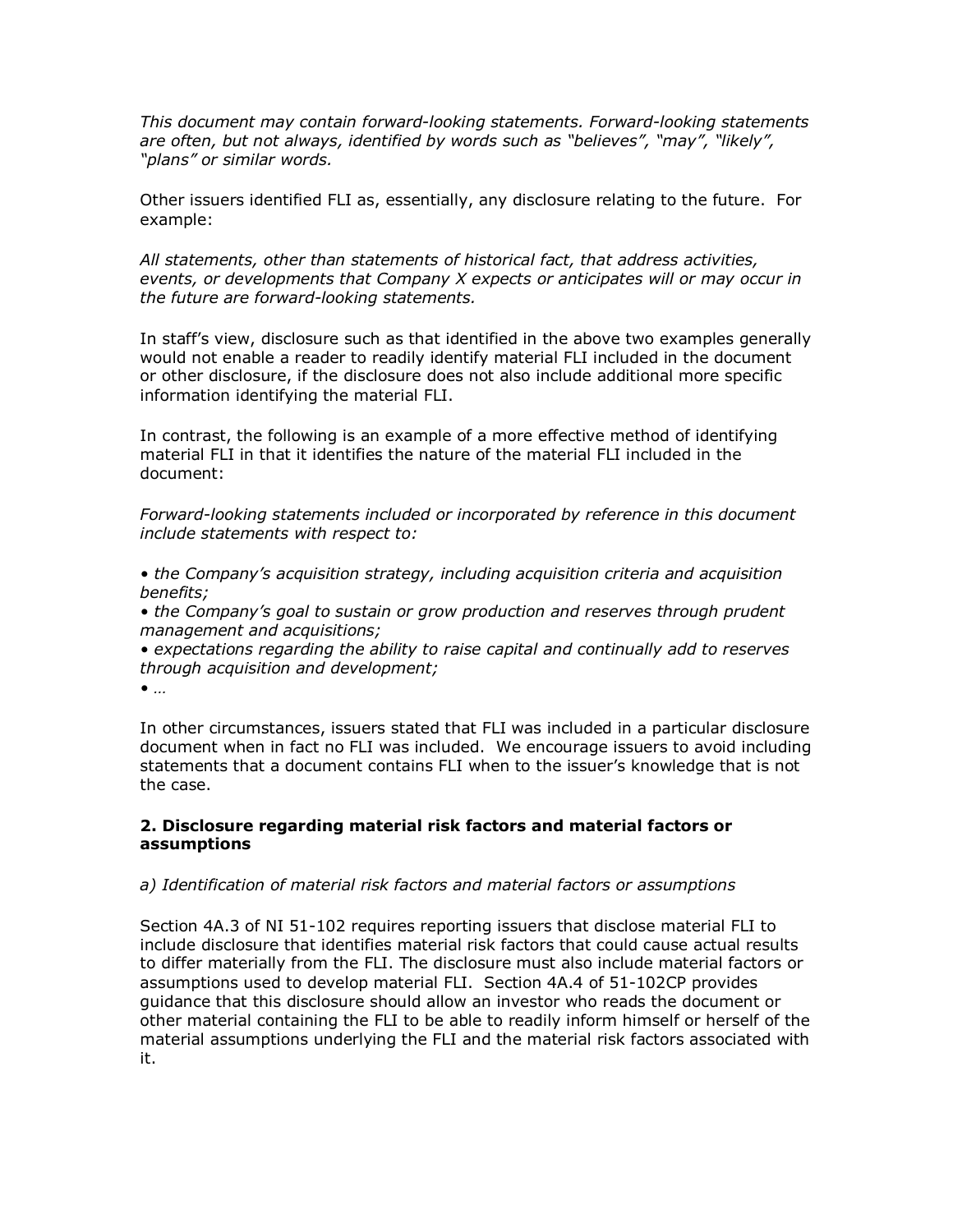In various instances, issuers either neglected to discuss the underlying factors or assumptions or stated that there were factors or assumptions without identifying them. In our view, this practice does not comply with section 4A.3 of the Rule.

## b) Incorporation by reference of relevant material risk factors and material factors or assumptions

The New FLI Requirements do not preclude an issuer from incorporating by reference material risk factors and material factors or assumptions contained in another document. However, issuers should consider whether incorporation by reference, in the circumstances, enables a reader to readily inform himself or herself of the material risk factors, and material factors or assumptions, associated with the material FLI.

## c) Avoiding "boilerplate" disclosure

During the course of our reviews we noted that issuers often included identical or nearly identical risk factor/factors and assumptions disclosure in each of their disclosure documents or other material despite differences in the nature of the FLI contained in the particular document or material. Issuers should avoid "boilerplate" disclosure and should disclose material risk factors and material factors and assumptions that are relevant to the FLI (see sections 4A.5(1) and 4A.6 of 51- 102CP).

## d) User-friendly presentation

We encourage issuers to consider using tables and other methods of presentation that clearly link specific material risk factors and material factors and assumptions to the particular FLI. For example:

## The following table outlines forward-looking information included in this MD&A:

Forward-looking Information Key Assumptions Most Relevant Risk Factors 2009 capital spending program Ability to finance announced projects

# ... ... ...

## 3. Updating practices

Some issuers included a statement similar to the following in their disclosure:

The Company does not assume any obligation to update forward-looking statements if management beliefs, expectations or opinions should change.

This type of statement is inappropriate as section 5.8(2) of NI 51-102 provides that issuers must update previously disclosed FLI in certain circumstances. Issuers should ensure that their policy for updating FLI is in compliance with the New FLI Requirements.

## 4. Explanation of purpose of, and cautionary language related to, financial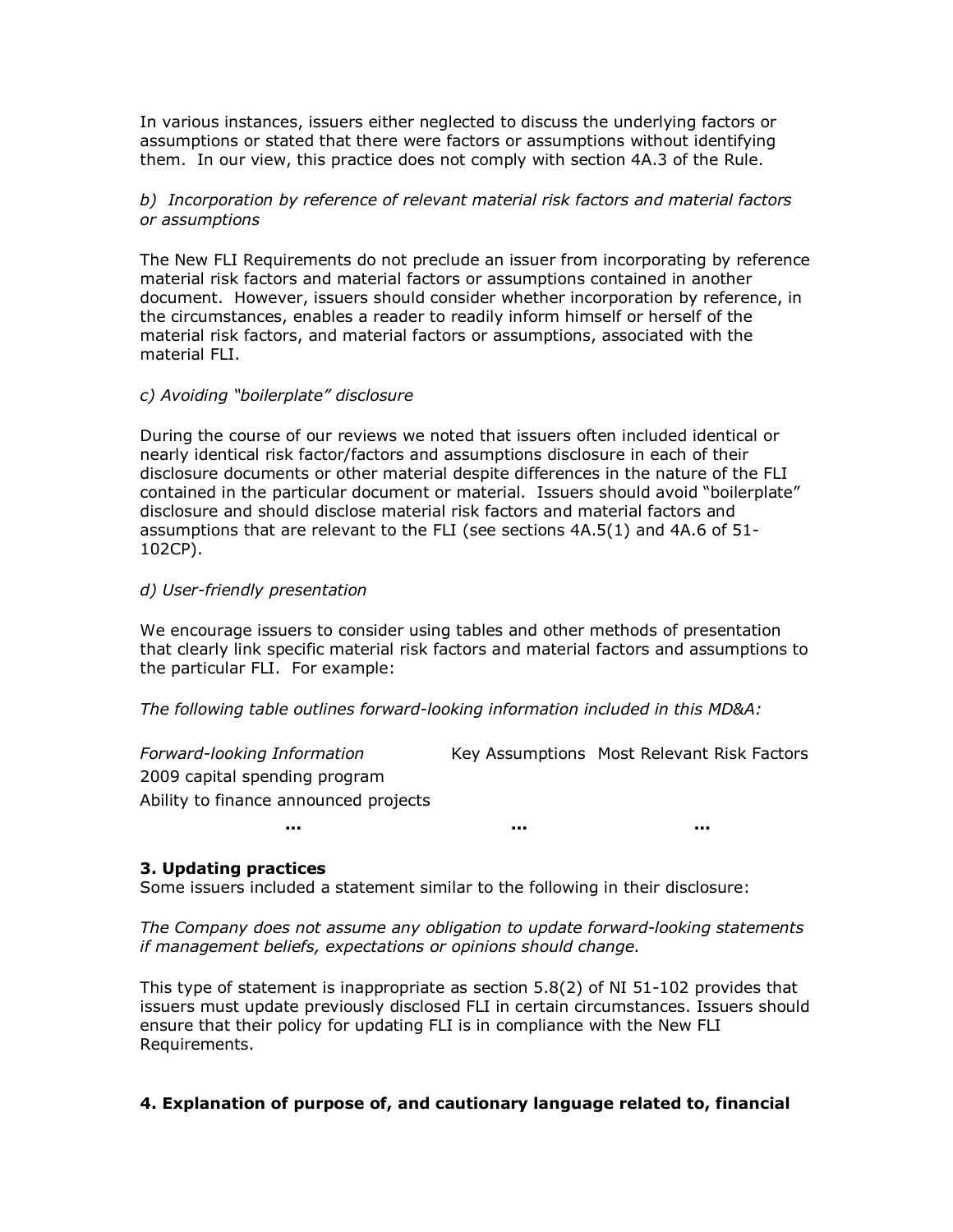#### outlook or FOFI

Section 4B.3(b) of NI 51-102 requires reporting issuers that disclose FOFI or a financial outlook, to also disclose the purpose of the information and caution readers that the information may not be appropriate for other purposes. We remind issuers that this requirement is in addition to the material risk factors and material factors or assumptions disclosure required by section 4A.3 of the Rule. Disclosure of material risk factors and material factors or assumptions contained in a cautionary paragraph at the beginning or end of a document generally will not satisfy this requirement.

## 5. Disclosure regarding goals or targets

During our reviews, staff considered whether disclosure regarding a goal or target constitutes FLI as defined in securities legislation.

Under securities legislation in all Canadian jurisdictions, FLI means:

disclosure regarding possible events, conditions or results of operations that is based on assumptions about future economic conditions and courses of action, and includes future oriented financial information with respect to prospective results of operations, financial position or cash flows that is presented either as a forecast or a projection.

In order to constitute FLI, the achievement of the target or goal would have to be "possible" based on assumptions about future economic conditions and courses of action. We would generally expect a reporting issuer to disclose a target or goal only if it is "possible" to achieve. Consequently, in staff's view, a disclosed target or goal can constitute FLI and, if material, the document containing the FLI should include disclosure regarding this goal or target that complies with the New FLI Requirements. This would include disclosure required under Part 4B of NI 51-102 in the circumstances that a disclosed target or goal also constitutes a financial outlook.

If management determines that a material target or goal that is disclosed does not constitute material FLI, management should consider including additional disclosure explaining the purpose of the information.

## 6. Impact of the transition to IFRS on FOFI or financial outlooks

Section 4B.2(2)(b) of NI 51-102 requires that FOFI or a financial outlook be based on the accounting policies that the reporting issuer expects to use to prepare its historical financial statements for the period covered by the FOFI or the financial outlook. In light of the fact that the Canadian Accounting Standards Board has confirmed that IFRS will replace Canadian Generally Accepted Accounting Principles for publicly accountable enterprises for fiscal years beginning on or after January 1, 2011, issuers should ensure that FOFI or financial outlooks that cover their 2011 fiscal year are based on the appropriate accounting policies.

#### Contact information

For more information, contact any of the following:

Jonathan Taylor Manager, CD Compliance & Market Analysis Alberta Securities Commission 403-297-4770 [jonathan.taylor@asc.ca](mailto:jonathan.taylor@asc.ca)